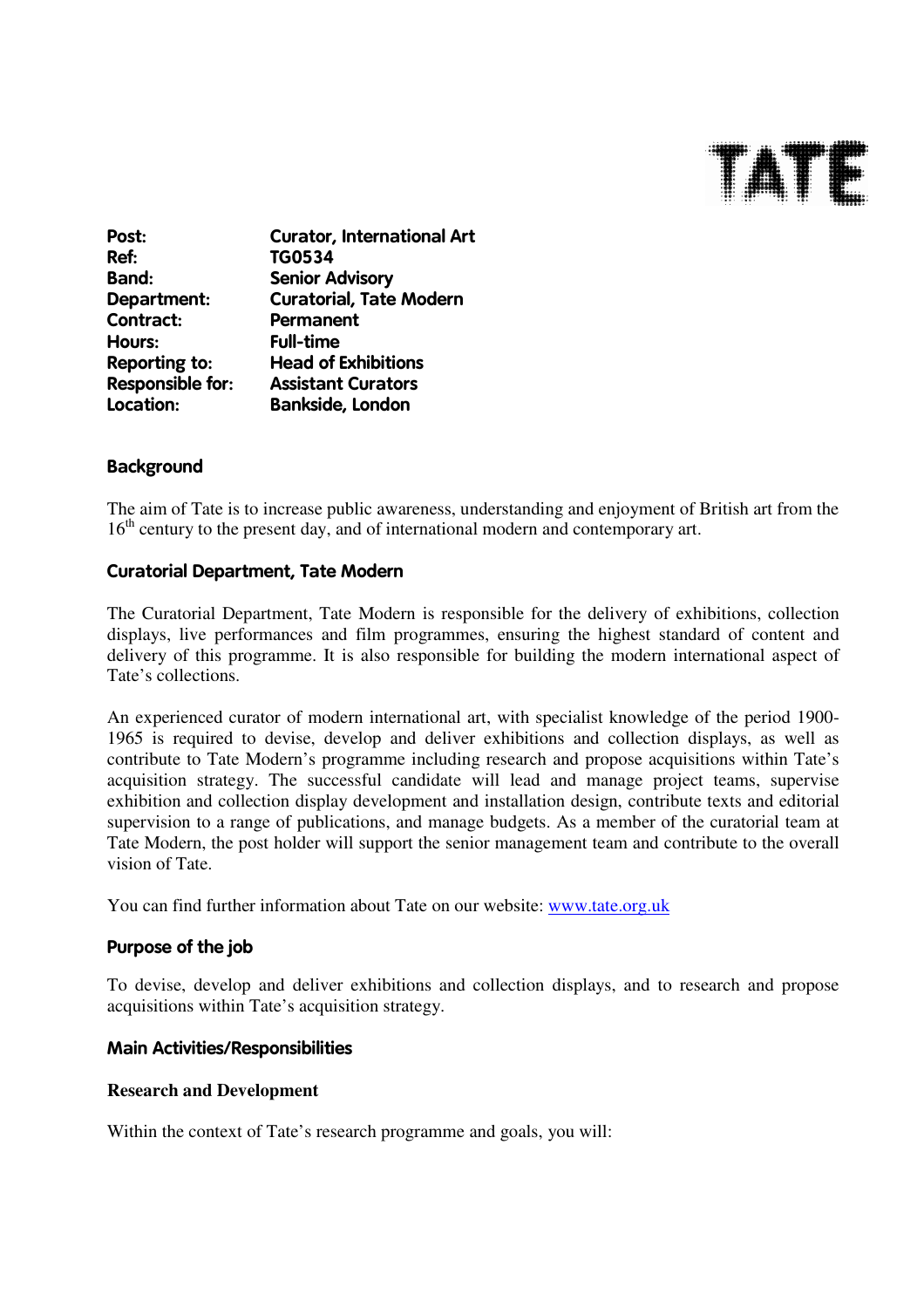- Draw upon art historical and curatorial expertise to research and develop existing and new concepts for exhibition and collection display projects.
- Present research and critical thinking about art historical and museological issues as well as Tate's programme.
- Follow and engage in scholarly debate about modern and contemporary art.
- Maintain and expand expertise in your specialist area(s).
- Contribute to Tate's overall research programme.
- Increase expertise in specialist areas by visiting exhibitions, researching and writing papers or articles, presenting lectures, attending conferences, etc.

### **Exhibitions & Collection Displays**

Within the context of Tate Modern's programme, you will:

- Lead, co-ordinate and manage exhibition and display project teams, as required, to ensure smooth delivery of projects. This will involve negotiation of loans and liaison with artists, collectors, public and private institutions, and responsibility for budgets.
- Write informative and scholarly texts for Tate exhibition catalogues; edit exhibition exhibition catalogues.
- Responsibility for establishing and maintaining key schedule dates for projects.
- Responsibility for project budgets; drawing up, managing and monitoring accurate detailed budget estimates for expenditure and income, to obtain best value without comprising high standards of presentation.
- Research existing or new proposals for exhibition and collection display projects.
- Write and present project descriptions for Tate Trustees, Tate Modern Council, funding bodies etc.
- Write accessible gallery wall texts and captions.
- Lead tours and presentations of displays and collection exhibitions.

### **Acquisitions**

Within the framework of the acquisition strategy, you will:

- Research and propose acquisitions, and contribute generally to the work of the team of curators that focuses on acquisitions as well as new areas of collecting.
- Maintain and develop an appropriate network of contacts among artists, artists' estates, gallerists, critics, scholars and auction houses.
- Liaise with Development department and build relationships with possible benefactors.

### **Administration and management**

To assist with the smooth running of the department and to contribute to the achievement of departmental goals, you will:

- Deputise for senior management, when requested.
- Line management of staff
- Attend Tate events.
- Participate in staff recruitment when required.
- Take on administration-related tasks and projects, when required.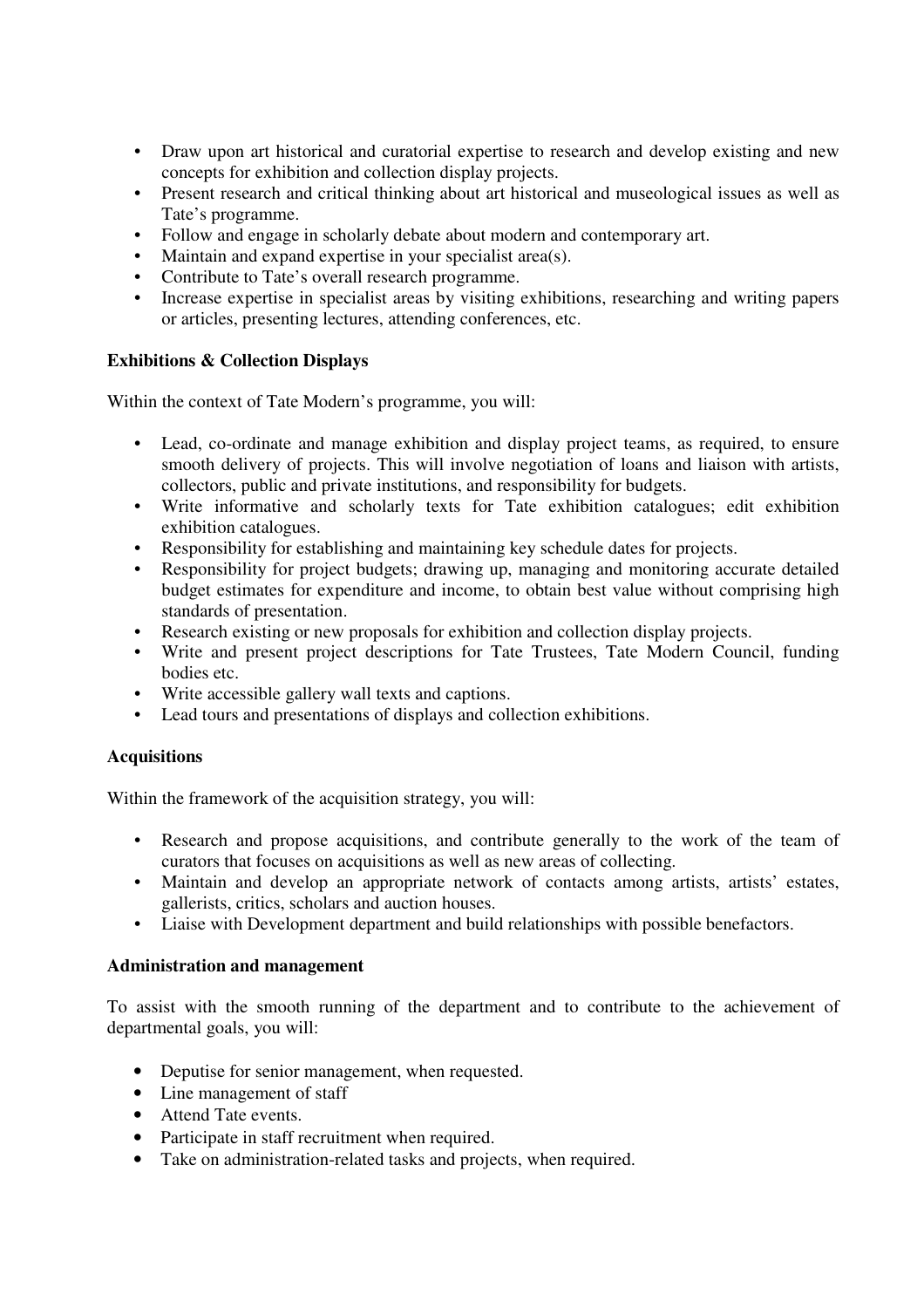- Provide valuations of works of art
- Give expert advice to external bodies, as required.

# **Person Specification**

# **Essential**

- Expert knowledge of international art in the period 1900-1965 as well as a keen interest in contemporary art.
- A relevant degree and post-graduate degree in the history of art or related field.
- Substantial and relevant work experience in an art gallery, museum, or with a collection.
- Extensive experience of the processes involved in staging displays and exhibitions, including managing budgets.
- A high level of knowledge and understanding of issues surrounding collecting modern and contemporary art within a global museum context.
- A well-developed visual sense and understanding of issues involved in the display of works of art in a public gallery.
- Awareness of issues of equality and cultural diversity as they affect the work of a major museum.
- Well-developed interpersonal skills, with the capacity to lead, yet flexible enough to work well within a team, and work collaboratively across Tate and beyond.
- Skilled negotiator with aptitude for managing different types of relationships
- Demonstrable excellence in verbal communication and presentation.
- First-class research skills as well as excellent writing skills, including the capacity to write authoritative texts for a specialist readership as well as accessible texts for a general public.
- Excellent organisation, planning and administrative skills, with ability to prioritise and coordinate multiple activities to meet deadlines.
- Ability and willingness to travel and to attend out of hours functions, as required, to meet Tate's objectives.
- An interest in and commitment to the work of Tate.

# **Desirable**

- Knowledge of at least one foreign language
- Knowledge of Tate's Collection.
- Knowledge of the scope of UK collections as they relate to Tate.
- An established network of contacts in the field of modern and contemporary art.

# Pay and Benefits

# **Type of Contract**

This appointment is offered on a permanent contract.

# **Working Hours**

This post is offered on a full-time contract working 36 hours per week – Monday to Friday.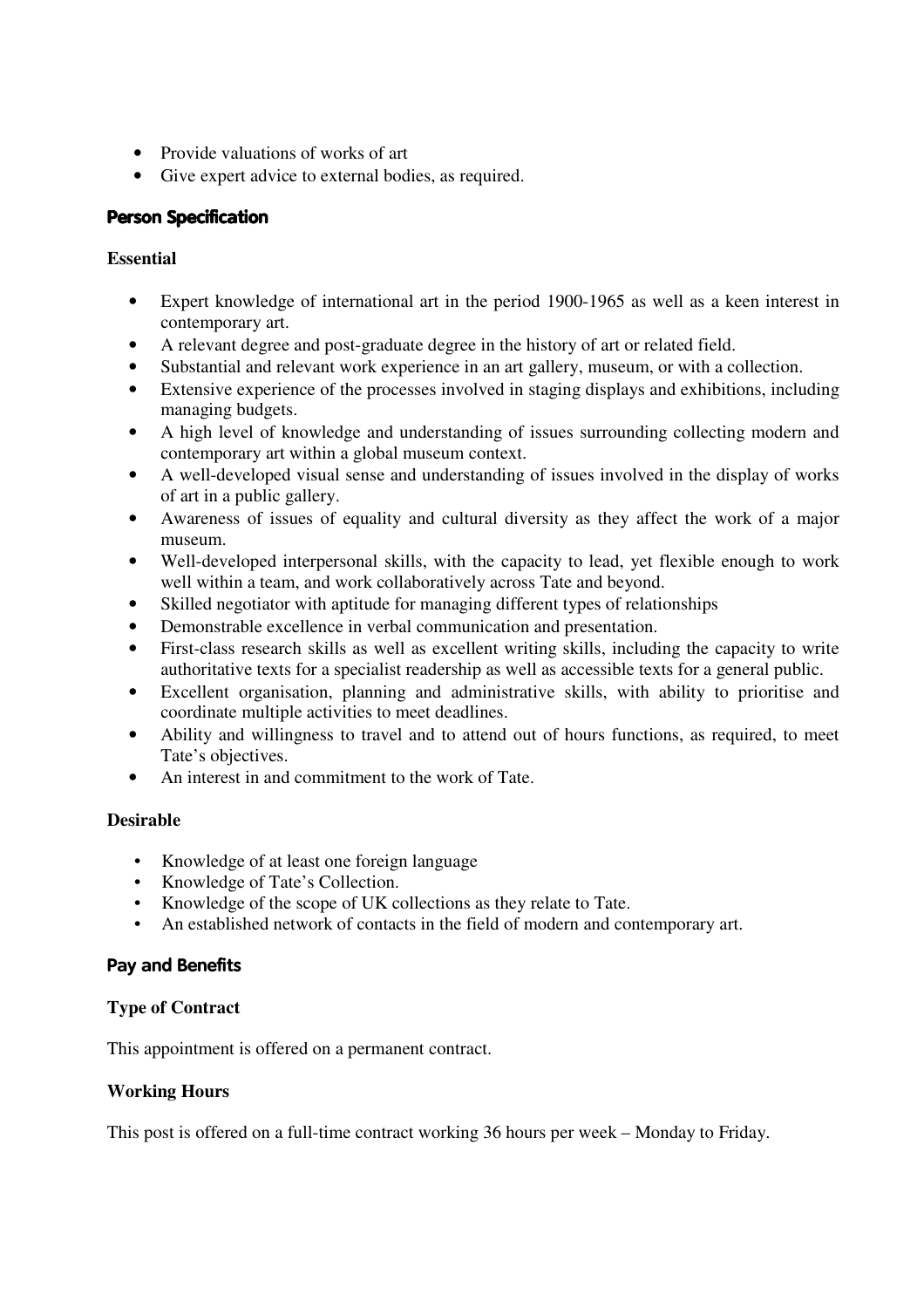### **Salary**

This post is graded in the Senior Advisory Band of Tate's Pay Bands which is as follows:

| <b>Minimum</b> | · + + + |  |  | <b>Target</b> | Uncapped                                                   |
|----------------|---------|--|--|---------------|------------------------------------------------------------|
| £27,422        | £28,028 |  |  |               | £28,785   £29,795   £30,805   £31,941   £32,573   Uncapped |

An appointment to this post will be made up to £31,941 per annum dependent upon the skills and experience of the successful applicant.

A review of pay is undertaken annually at Tate through negotiation with the recognised trade unions. Any increases to individual salaries, will be subject to the terms of Tate's annual pay settlement and will be applied from 1 April.

### **Annual Leave**

Annual leave is 25 working days per annum rising to 27 working days per annum after three years' service.

### **Safer Recruitment**

All positions at Tate are offered subject to the following conditions:

- Receipt of satisfactory references covering the last 3 years of your employment or education.
- Health clearance
- A satisfactory Disclosure Check.
- Proof that you are legally entitled to work in the UK

### **Pension Benefits**

An important part of the pay and reward package Tate offers employees is the option to join the Civil Service Pension arrangements. These arrangements offer a choice of two types of pension:

- **nuvos**. This is a high quality, index-linked defined benefit occupational pension scheme that currently has a member contribution rate which ranges from 3.5% to 8.25% dependant on your salary. As your employer we meet the rest of the cost of the scheme. Further information about this can be obtained from www.civilservice.gov.uk/pensions
- **partnership** pension account. This is a stakeholder pension with a contribution from ourselves. How much we pay is based on your age. We pay this regardless of whether you choose to contribute anything. You do not have to contribute but, if you do, we will also match your contributions up to 3% of your pensionable earnings. The contributions are in addition to the age-related contribution mentioned above.

If you have previously worked for an employer who participated in the Civil Service Pension scheme different conditions may apply.

### **Other Discretionary Benefits**

• Interest-free Season Ticket Loan.